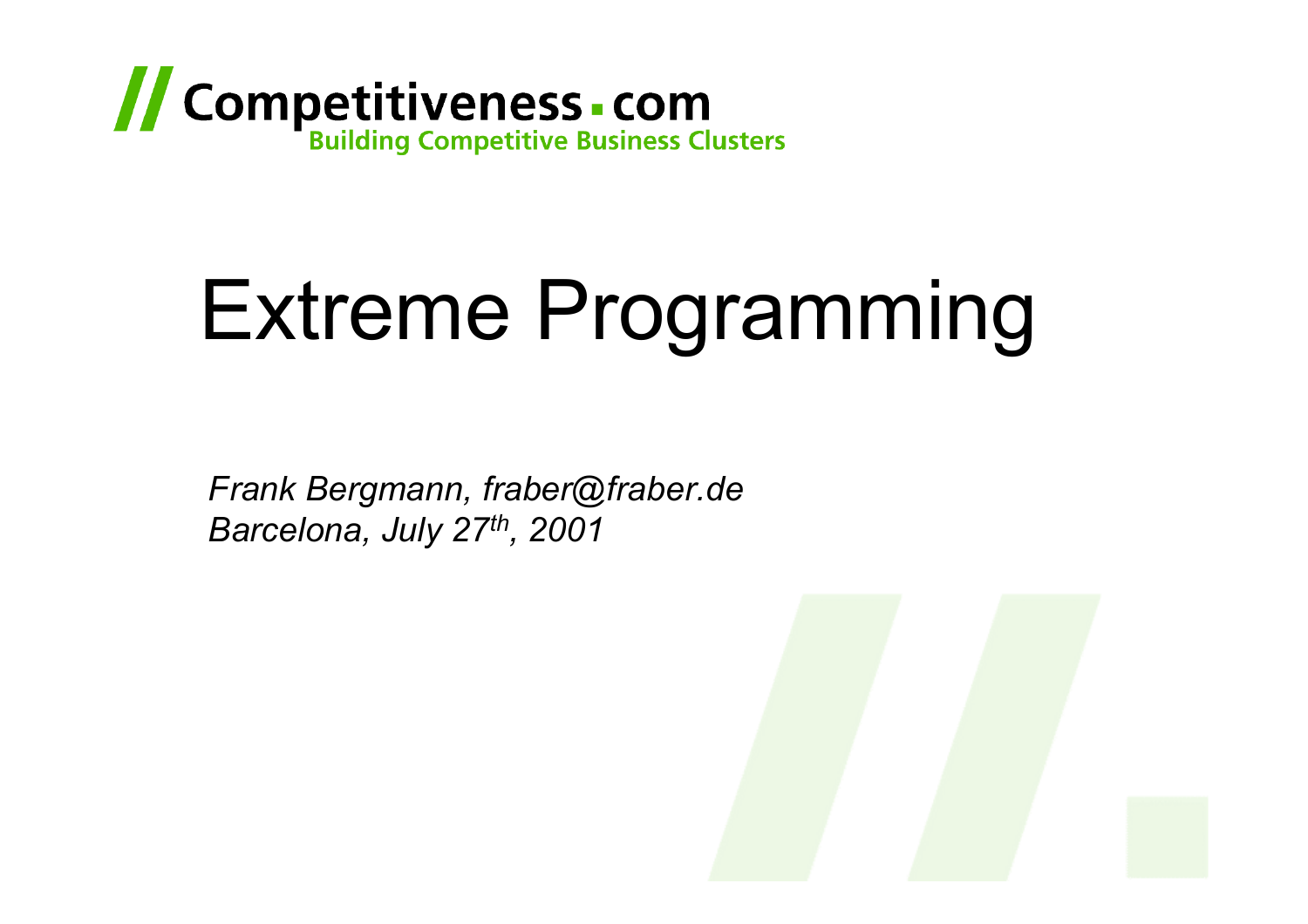

### **Content**

- $\bullet$ Problems
- $\bullet$ Why?
- $\bullet$ **Measures**
- $\bullet$ Extreme Programming
- $\bullet$ Links

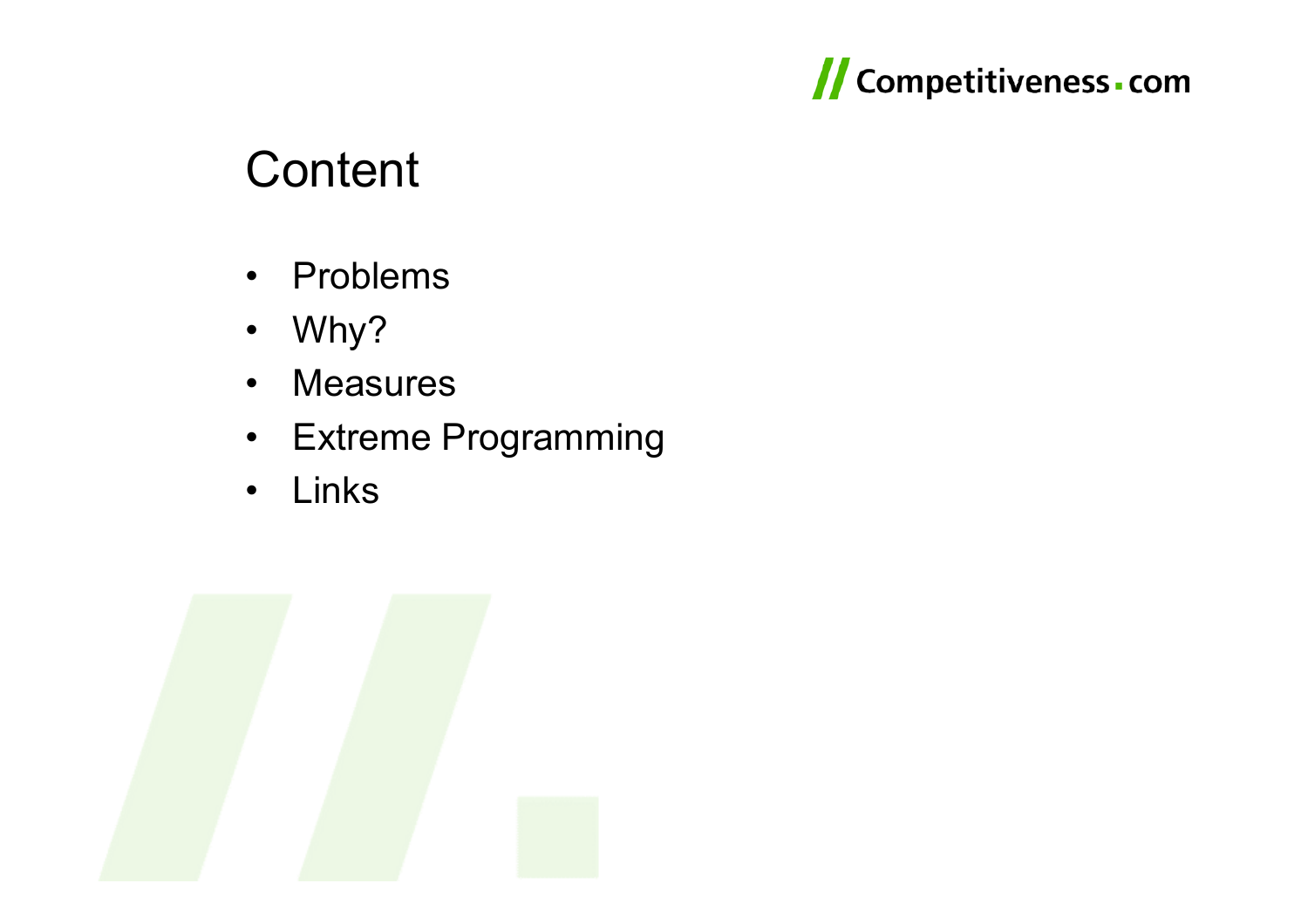

## Problems with IT Projects

Some Statistics

- Only 20% in time and budget
- 40% never become operative
- Deviations up to 200% normal

#### **=> Disastrous situation**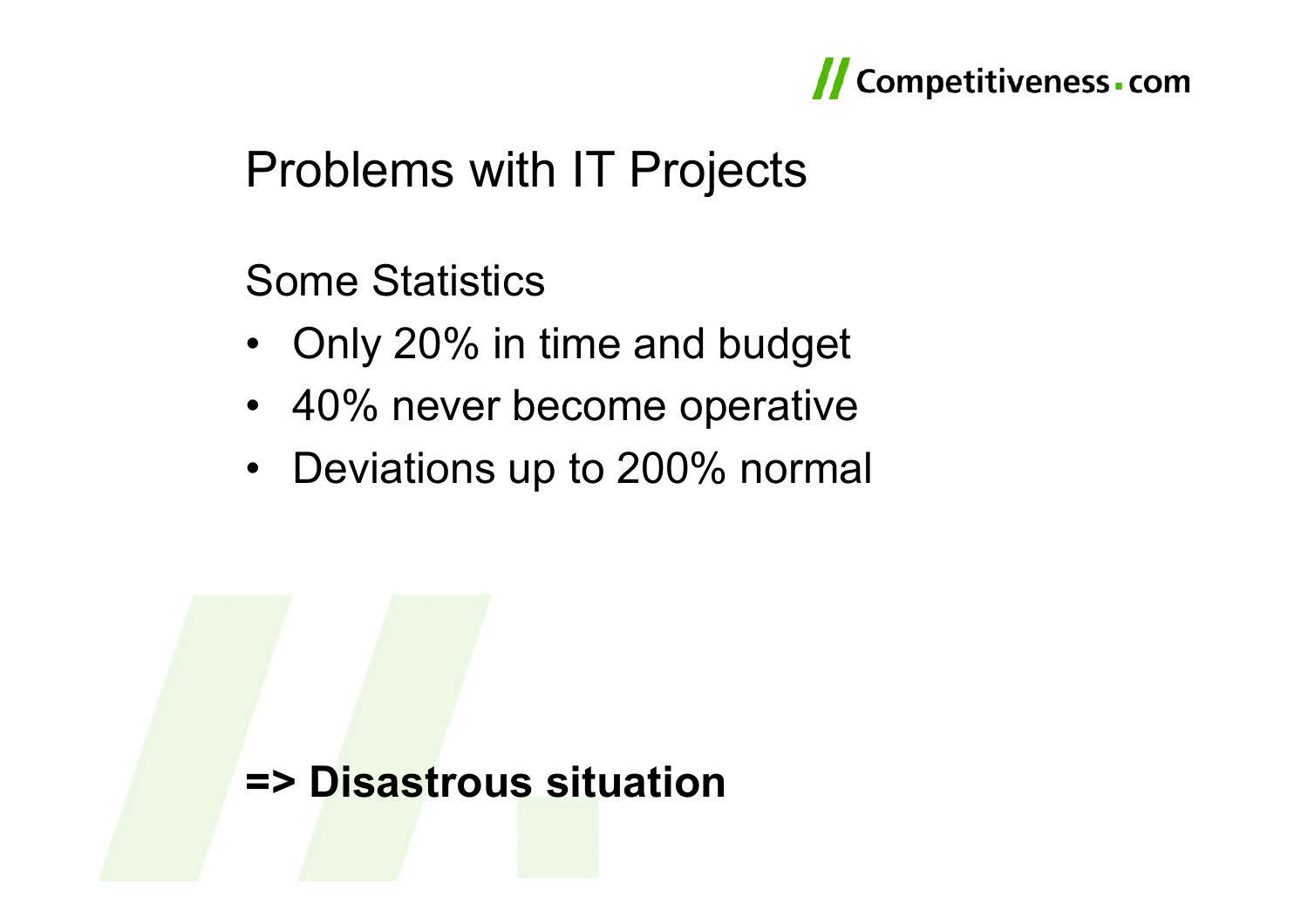#### Competitiveness - com

## Why???

- • Management lacks comprehension
	- Greedy providers
	- "Feature Creep"
- Complexity of IT
	- Heterogenous systems problem
	- Fashionable Software Architectures
- Tech Mentality
	- Communication problems between biz and tech guys
	- Fl<mark>uctuati</mark>ons in project team
	- Tech wizards are difficult to deal with
- •Poor Project Management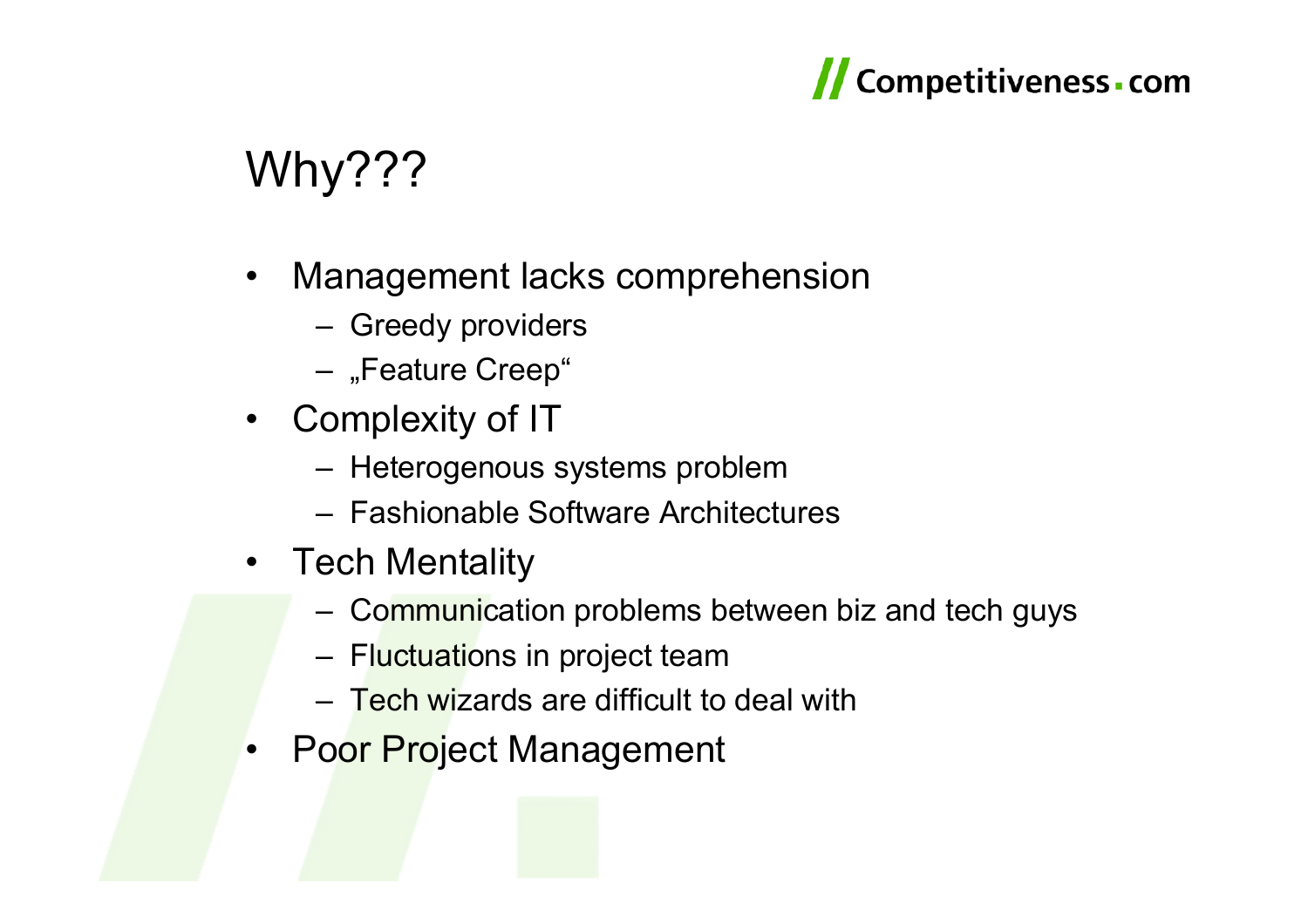

## Measures (1)

- "1001 Methodologies"
	- Extreme Programming,
	- UML, Rational Unified Process,
	- Capability Maturity Model,
	- Microsoft Solutions Framework,
	- ISO 9001/9002
- Estimation and Productivity Models
	- Function Point Analysis, ...

**=> Don't get hooked to a single "religion". => Get an expert in software engineering or outsource critical projects**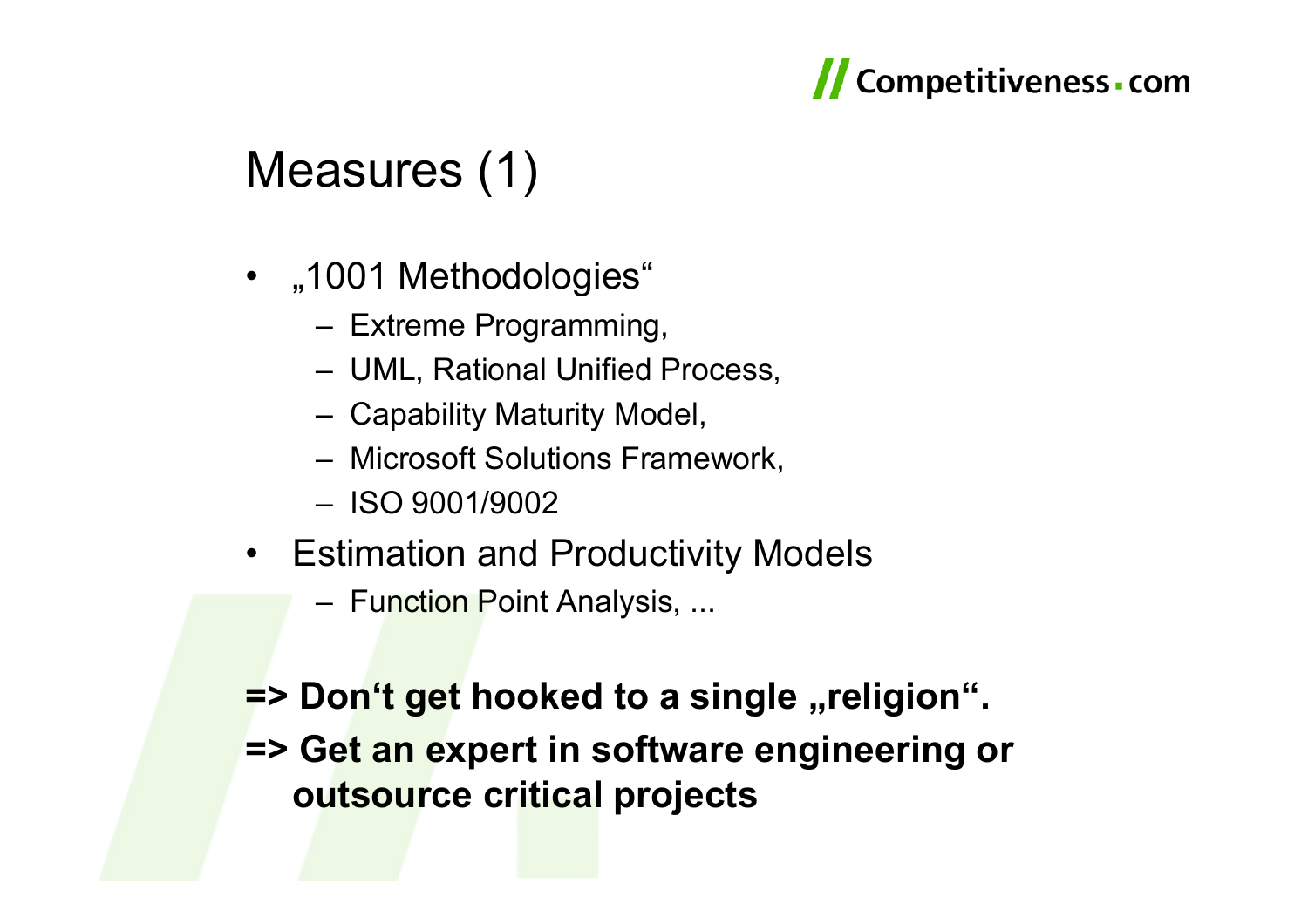

## Measures (2)

- $\bullet$ Iterations and frequent releases
- •Analysis – Development – Deployment flow
- • User-centered system description (Use-Cases, User stories, ...)
- CRC Cards

. . .

•

**=> Software development is a process just like industrial production. Make sure you adapt the process to your environment.**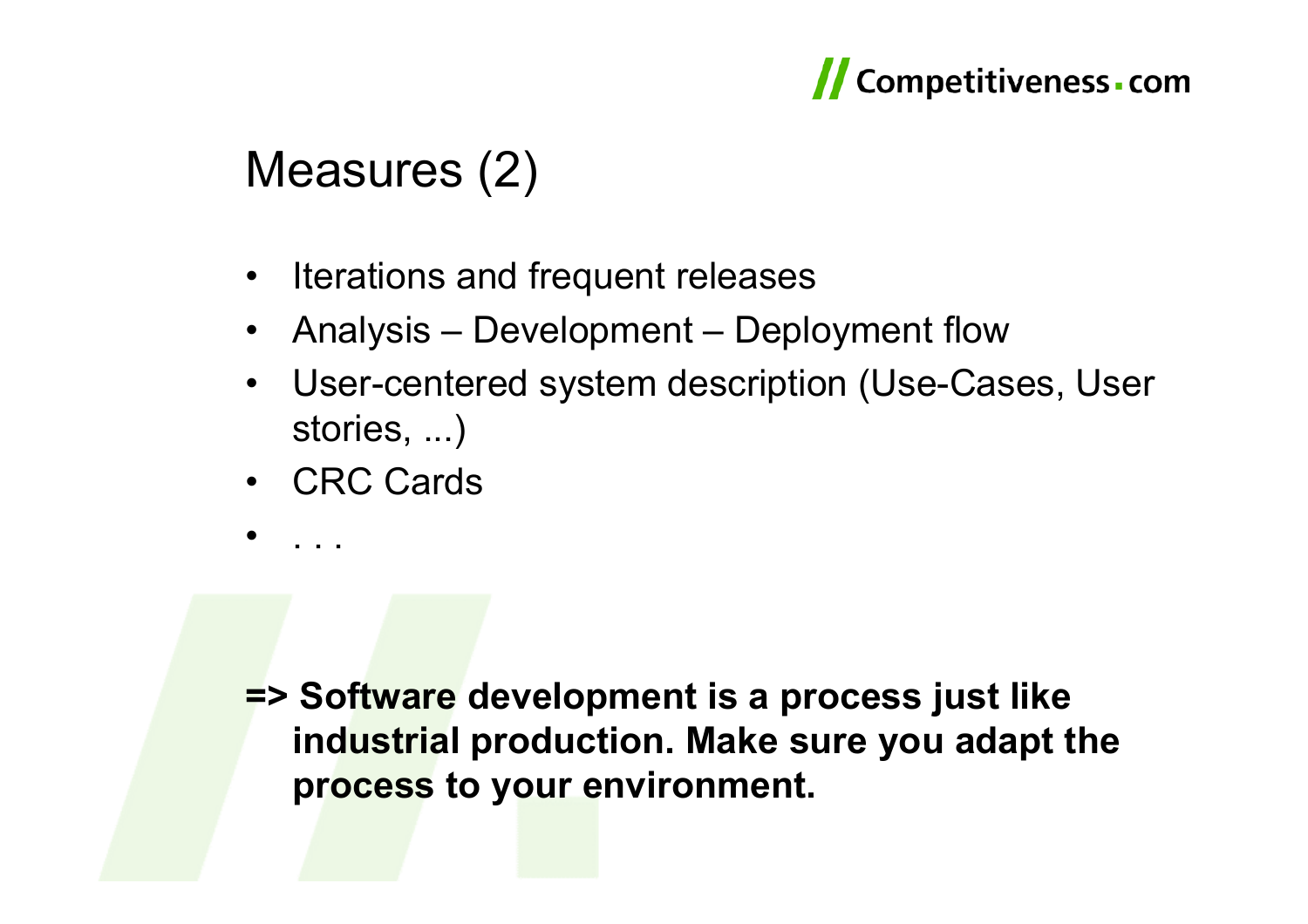#### Competitiveness - com

## Exteme Programming Flow